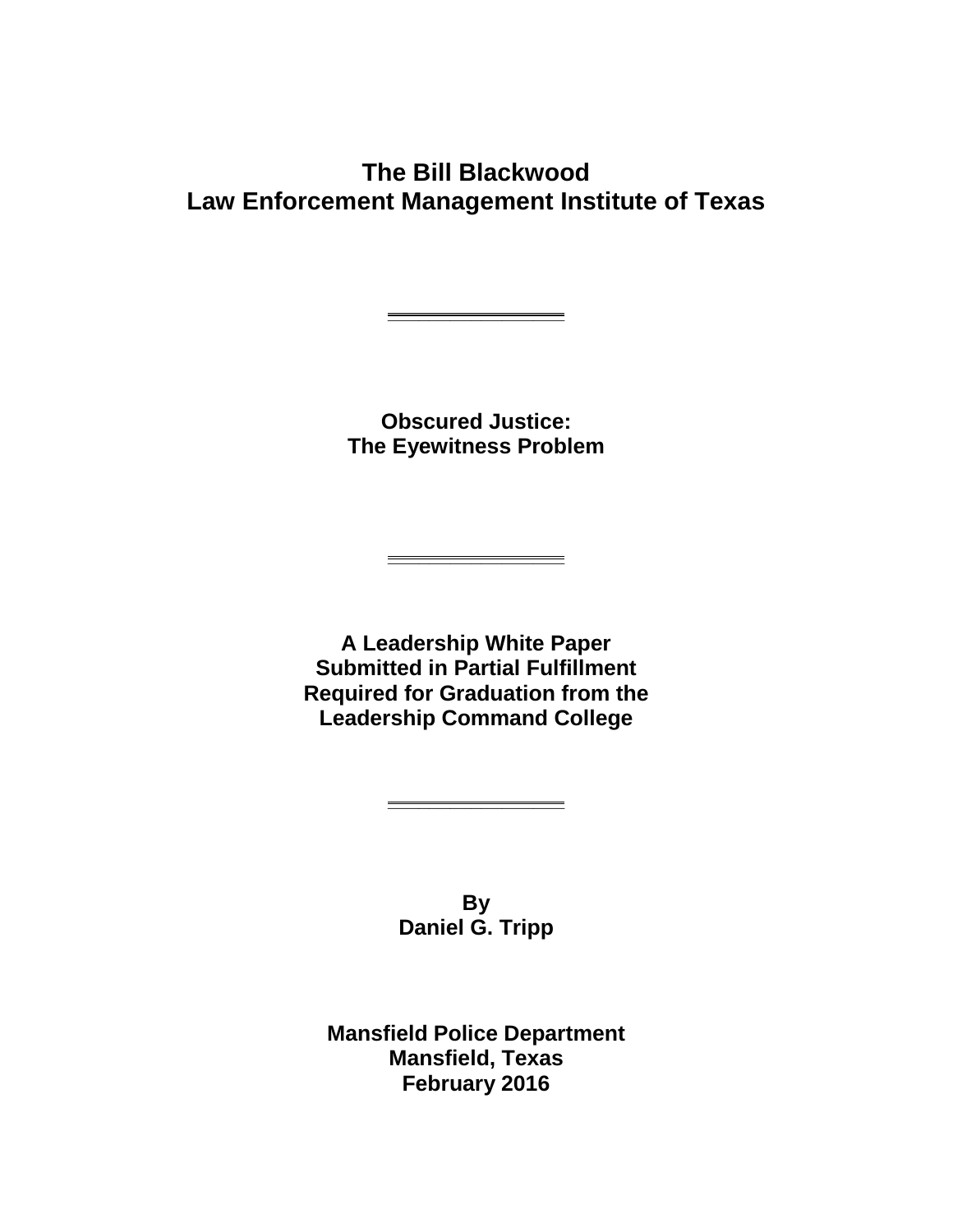#### **ABSTRACT**

There is no greater cause for concern in the police profession than the revelation that an innocent person has been convicted of a crime. The common measure of success for a police professional involves the pursuit, apprehension, and conviction of those who commit crime in society. However, it is every bit as important for that same professional to protect those who are wrongfully accused of a criminal offense. What was once thought to be the "holy grail" of solving a case may not be as reliable as once thought. The use of eyewitness identifications is one of the most common methods of securing a conviction of those accused of crime. However, with the advent of DNA testing, and the subsequent reversals of convictions, this method has begun to show its inherent pitfalls. In short, witnesses to crime sometimes get it wrong when it is time to pick an individual out of a lineup or photo spread. This can be a culmination of many factors, most of which appear completely unintentional on the part of the witness. There is, however, a manner in which the use of eyewitness testimony can be made much more reliable and less subject to unintentional persuasion.

Through the use of stringent policies, such as the one modeled by the Bill Blackwood Law Enforcement Management Institute of Texas program, police agencies can be assured of accurate use of the eyewitness identification process and avoid the potential for erroneously convicting an innocent person.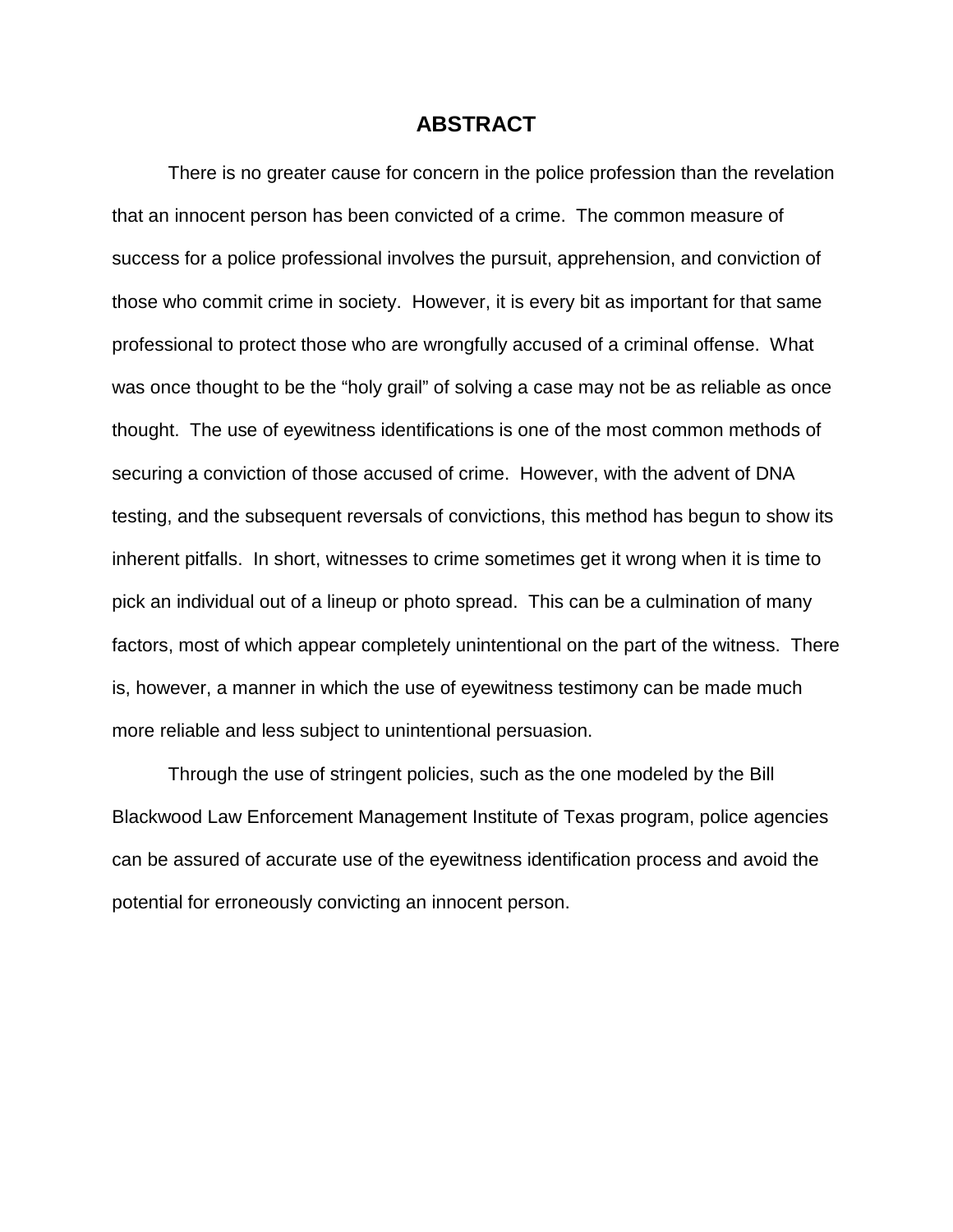# **TABLE OF CONTENTS**

Page

| Abstract |    |
|----------|----|
|          |    |
|          |    |
|          |    |
|          | 13 |
|          |    |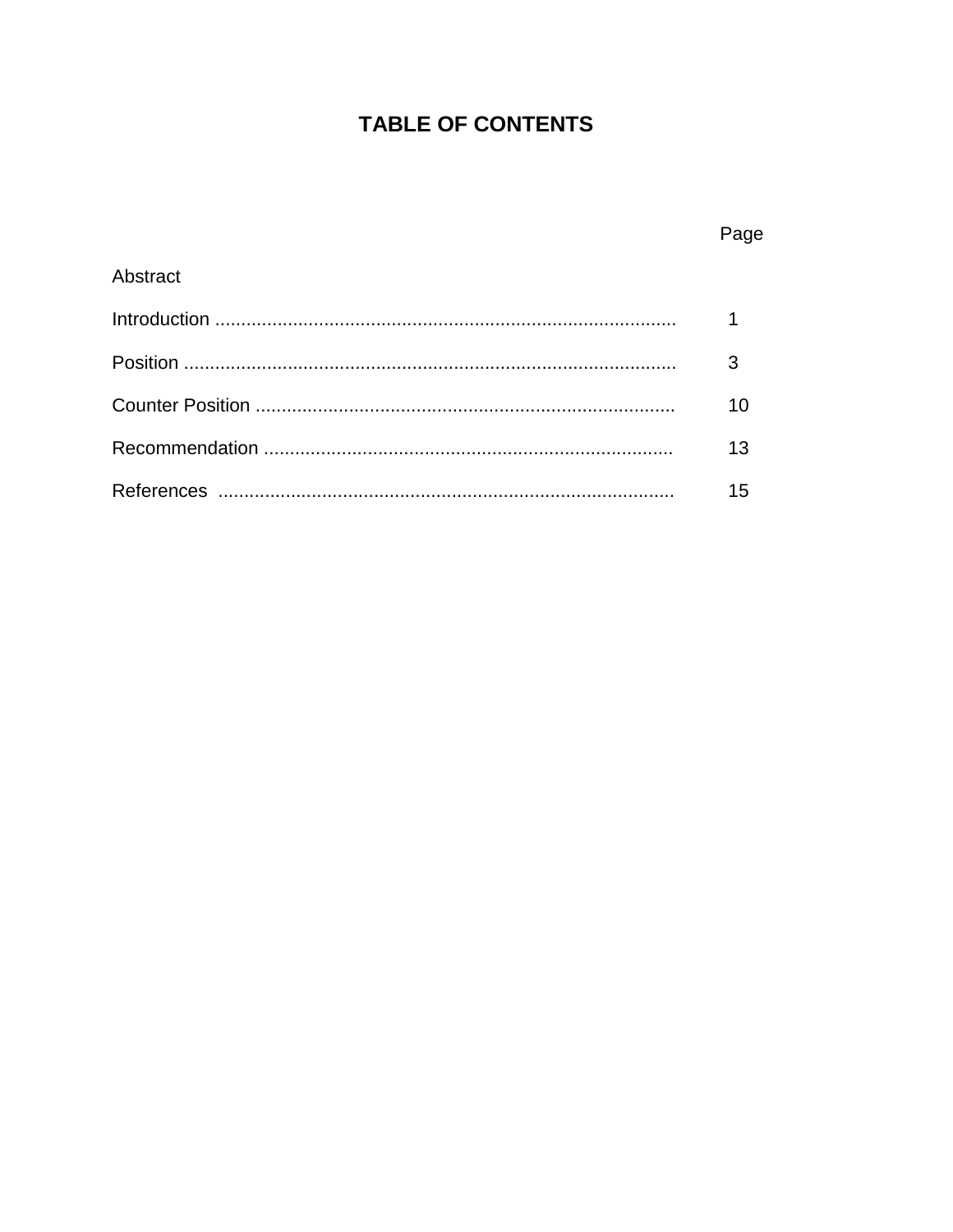#### **INTRODUCTION**

There are certain philosophies that lead an individual to pursue law enforcement as a profession and that serve as the foundation for a successful career in the field. Undoubtedly, some of those critical philosophies include one's desire to serve the public, to display integrity, to provide justice and to protect the innocent. Police professionals over the past three decades have made great strides in molding police agencies into a much more respected and accountable facet of the public governmental function. This has largely been accomplished through extensive training, the acceptance of better police practices, the reliance on better technology, a willingness of open communication with the public, and the innovative thought process. Although police practices have moved forward at an incredible pace over the last 30 years, unfortunately, some agencies are still willing to accept some antiquated tactics in the performance of the job function.

One such area that has been largely ignored until very recently, is the reliance on outdated eyewitness identification tactics in the arrest of alleged perpetrators and their subsequent prosecution. In fact, statistics showed that comprehensive policy regarding the use of eyewitness procedures was present in only 12% of departments in the entire state of Texas as recently as June 2011 (Kuhles, 2011). Some of the latest exonerations, and the information gathered in the aftermath of such events, have solidified the historic fallibility of eyewitness information when proper procedures are ignored. Mistaken eyewitness identifications contributed to a staggering 73% of the 311 wrongful convictions in the United States overturned by post-conviction Deoxyribonucleic Acid (DNA) evidence ("Causes of Wrongful Convictions," 2014). In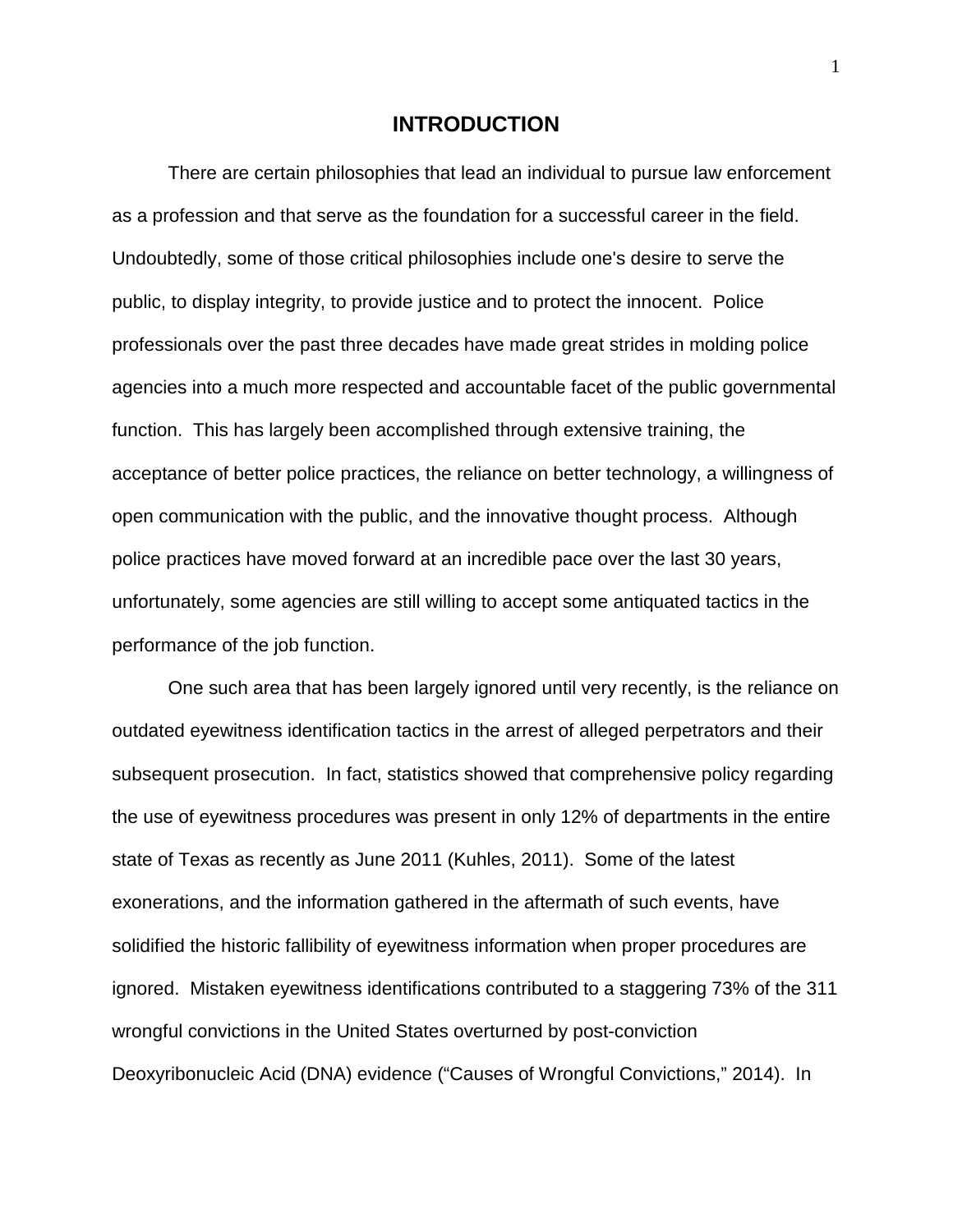fact, misidentification by eyewitness is noted as the leading contributing factor in DNA confirmed wrongful conviction cases when compared to other issues such as faulty forensic science, false confessions, and the use of informants ("Causes of Wrongful Convictions", 2014). One is left to wonder the magnitude of eyewitness misidentifications in cases where DNA evidence was not available at the time of the offense or was not collected for other reasons.

Until DNA analysis became widely accepted in the court system, there were few elements of physical evidence with which to positively prove the innocence of the accused. Of course there were fingerprints, blood analysis, and hair sampling but until DNA analysis, only a segment of the public could be excluded from the suspect pool. One expert in the field explains the exclusionary principles of DNA sampling in these terms, *"*Your DNA sequence is unique amongst all DNA sequences of any human that has ever lived and will live for quite some time to come" (Lander, 1992 para. 2). With the indisputable accuracy of DNA testing leading to exonerations of those accused by eyewitnesses of a crime, one must infer that the eyewitness identification process is, in itself, flawed to some degree.

 Although recent changes in Texas law now require all police agencies in the state to have adopted a comprehensive policy in regards to eyewitness identification procedures by September 1, 2012, not all agencies have been quick to accept the best practice standards outlined in a model policy. As part of the new legislation, the Bill Blackwood Law Enforcement Management Institute of Texas (LEMIT) was tasked with the construction of this model policy and providing training suggestions for agencies around the state to adopt. The same legislation, however, failed to mandate the use of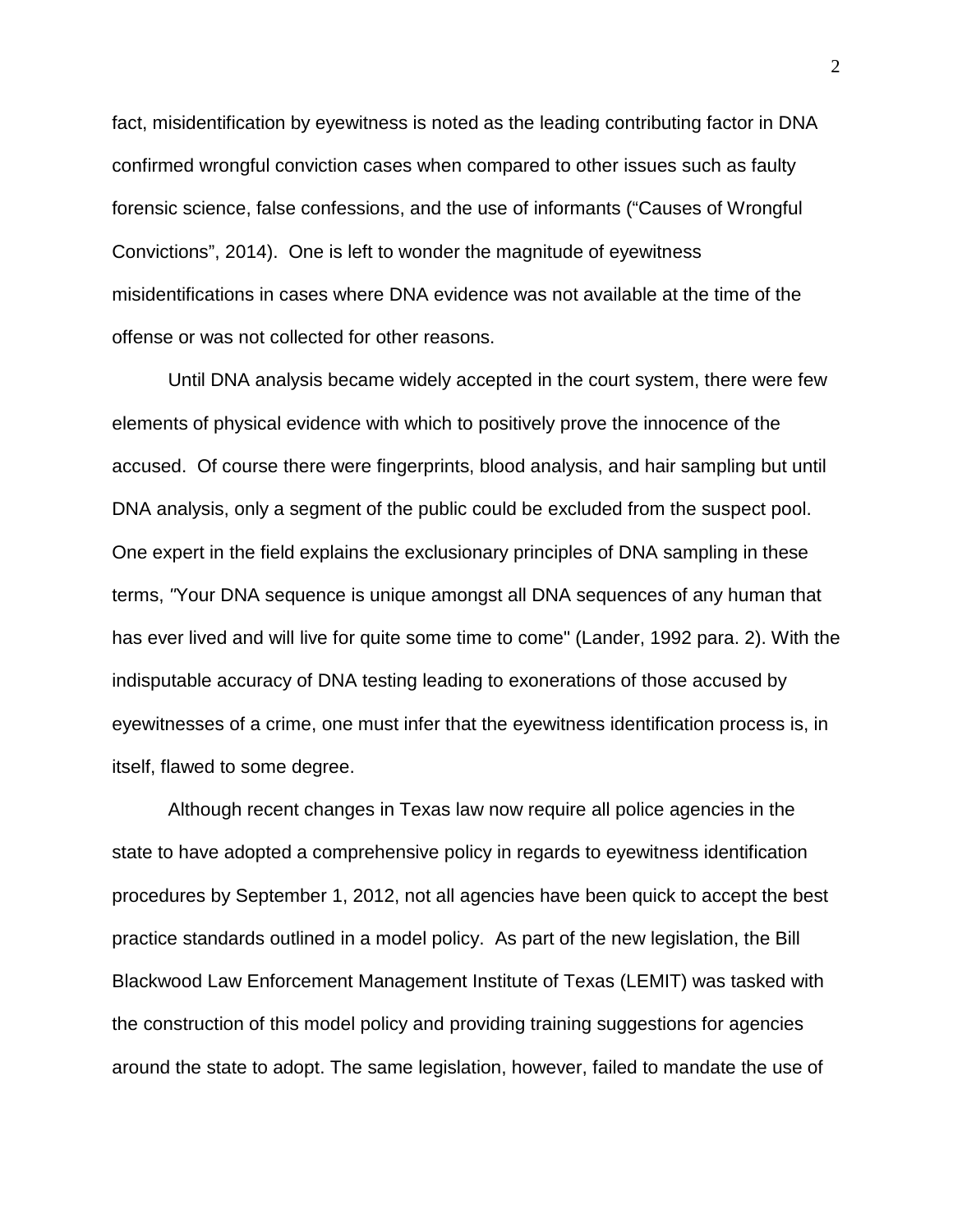this specific policy for all agencies in Texas. Instead, agencies are permitted to use the model policy to develop their own practices that resemble it, but they do not necessarily accept all of the best practices encouraged by it. The wording in the legislation is somewhat ambiguous and does not specifically outline the particular scientific methods to be used. Furthermore, some other language in the new law under Texas Code of Criminal Procedure, Section 38.20 ("Photograph," 2015) indicates some methods only need to be employed "if practical."

The model policy involves three main areas of concern and addresses the most acceptable manner in handling each. These areas include the procedures for photographic lineups, physical "live" lineups, and field "show-ups". The model policy developed by LEMIT is comprehensive and was developed with the support of prosecutors, defense attorneys, an appellate court judge, law enforcement agencies, as well as researchers and scholars who have studied the issue for decades ("Eyewitness Identification Model Policy", 2014). Every agency in the state of Texas, regardless of size, should adopt the best practice standards outlined in the LEMIT model policy for eyewitness identification procedures.

## **POSITION**

When analyzing why eyewitnesses make errors in picking out photographs of the accused, one must first look at the manner in which a majority of police agencies have historically handled the selection process. The most common police practice has been to provide the eyewitness with a series of photographs containing the likely suspect, shown simultaneously along with others of similar appearance who are not suspected in the crime (Schuster, 2007). It is then left up to the eyewitness to choose who they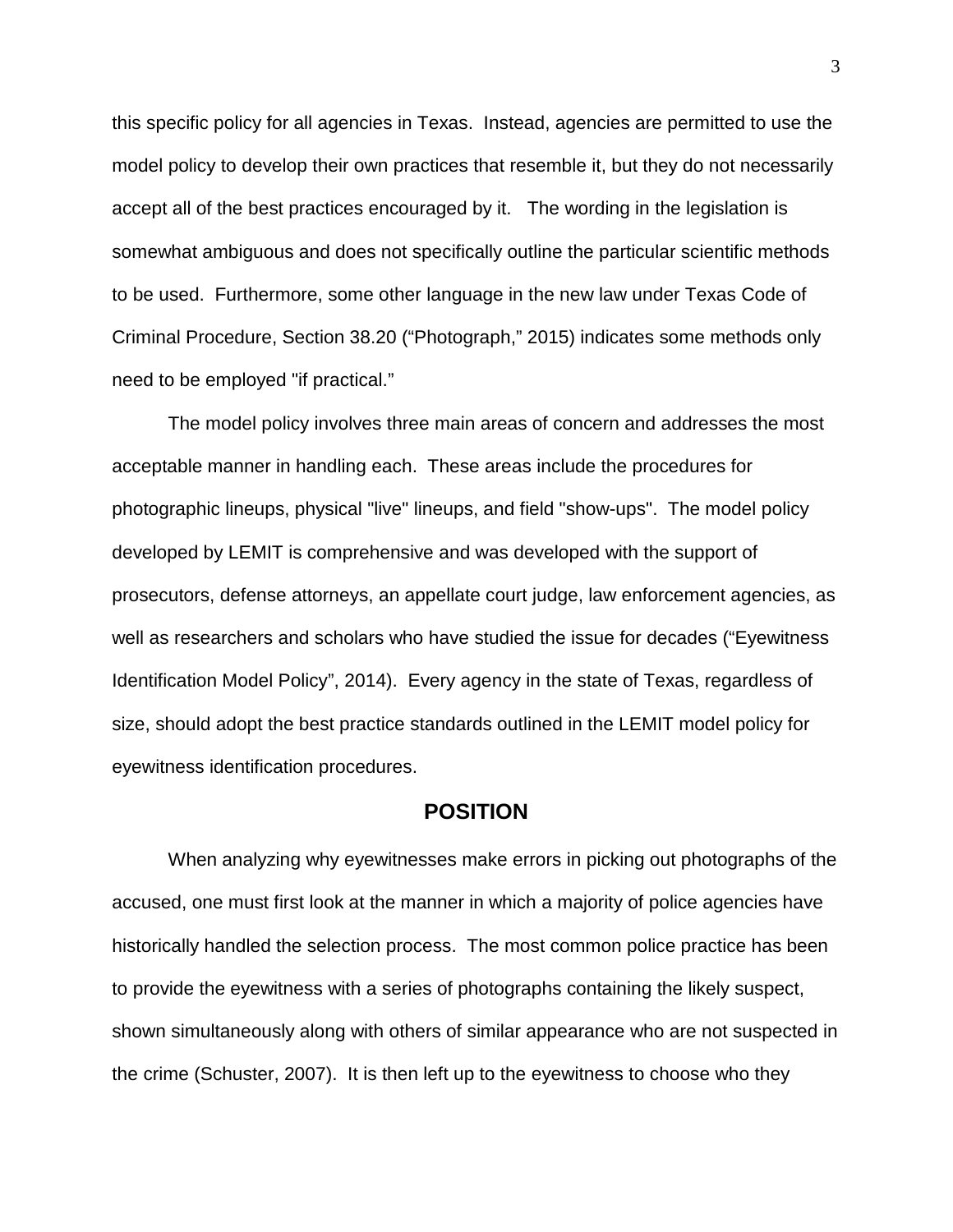believe is the suspect if possible. Traditionally, these lineups have been set up and conducted by the investigating officer who is well aware of the identity of the suspect in the lineup. However, in situations such as this, there is scientific data that shows the administrator of the lineup conducted in this fashion may unintentionally cue the witness to which lineup member he or she should identify (as cited in Rodriguez, 2014).

In some such cases, officers conducting the lineup might go over the photos numerous times with a witness who is having difficulty in making a selection. This might pressure the witness into thinking that they are not doing "a good job" in picking out the suspect. An officer may also ask the witness if there were features about a particular photograph that might be similar in nature to the suspect image they had in their mind. In this instance, the witness may be led to a particular photograph being singled out by the officer for comparison. It has also been common practice to not explain to the witness that the suspect might not be in the particular set of photos. Obviously, if a witness is shown only one set of six photographs and asked to pick the suspect, they will feel more pressure to make a selection based on a feeling of it being a "now or never" scenario or feeling that the suspect must be one of the six individuals on the page. Another snare regularly noted is that after selection of a particular individual is made, the officer will perhaps reassure the witness that they made the right choice when the "correct" suspect was selected. Although this was oftentimes well-meaning on the part of the officer, it may have affected the choice and confidence level of the witness. A witness believing they were somewhat certain that the individual was their perpetrator will likely have a much higher level of certainty after receiving praise or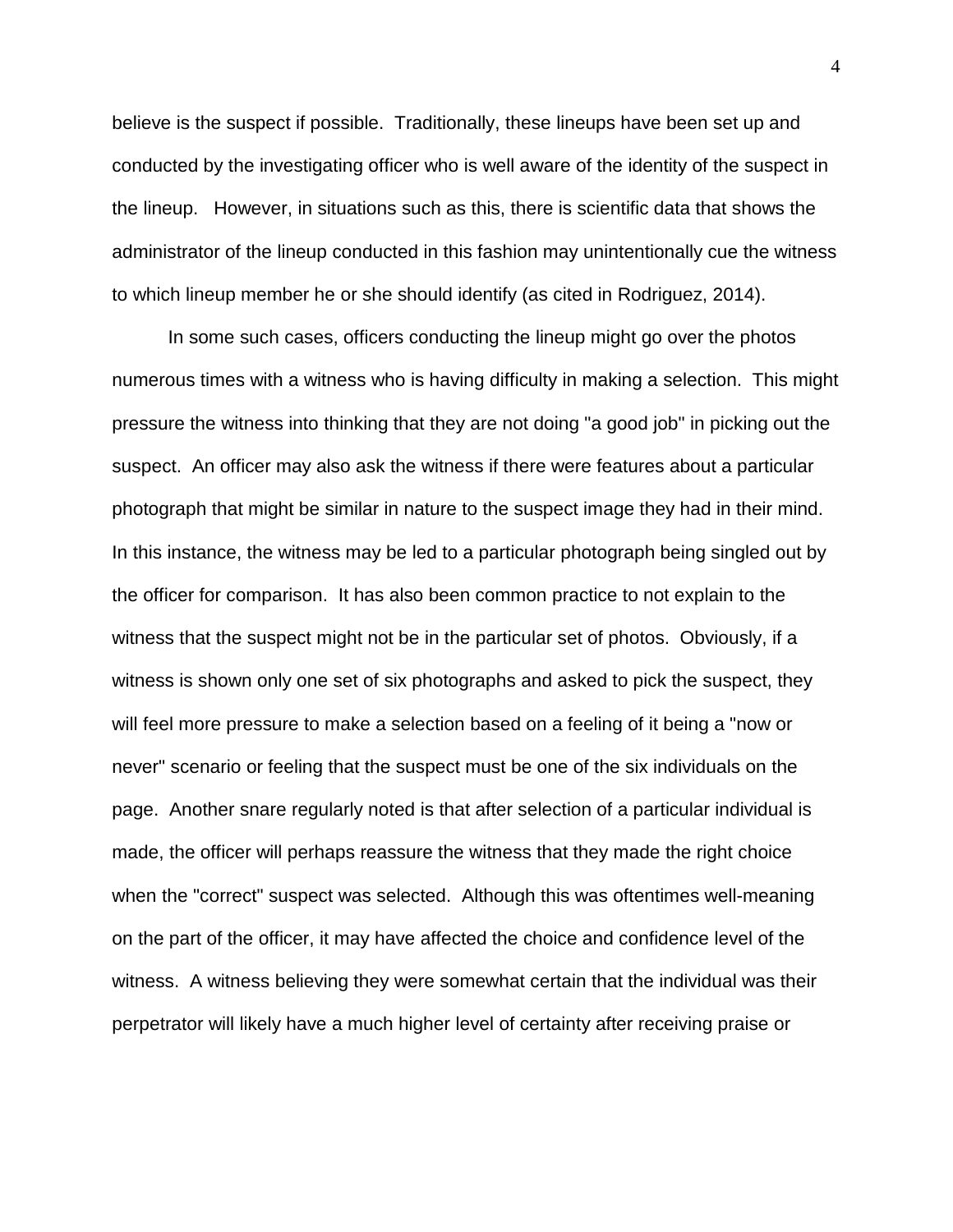reassurance from the officer that they correctly identified the suspect (Wells & Olson, 2003).

"Double blind" administration of lineups as well as a sequential method for displaying photo lineups eliminates some of the pitfalls mentioned above. A true double blind lineup simply means that the witness nor the administrator knows the identity of the suspect in the lineup. This eliminates the unintentional clues the officer might give a witness as to the identity of the "correct" suspect. The use of sequential photograph comparison is also critical. Instead of showing the witness all photos at the same time, they are presented one by one to the witness. Sequential photo lineups, used in one scientific study, led the American Judicature Society to conclude that the sequential method significantly reduces the selection of "fillers" (false identifications) in lineups, while not significantly reducing the number of positive identifications (McGough, 2012). Furthermore, the use of clear instructions prior to the beginning of the photo lineup is critical as well.

Some of these pre-process interview instructions are mentioned by the LEMIT model policy. They include indicating that the suspect might not be present in any of the photographs, that all photos will be shown regardless if a selection is made, that the investigation into the crime will continue even if a selection is not made, that they not feel as though they must make an identification, and that the exclusion of innocent persons is important as well ("Eyewitness Identification Model Policy", 2014). When a witness does make an identification during a photo lineup, the final step should include a statement from the witness selecting an individual out of a sequential lineup. The model policy is also clear that the officer should get a indication from the witness as to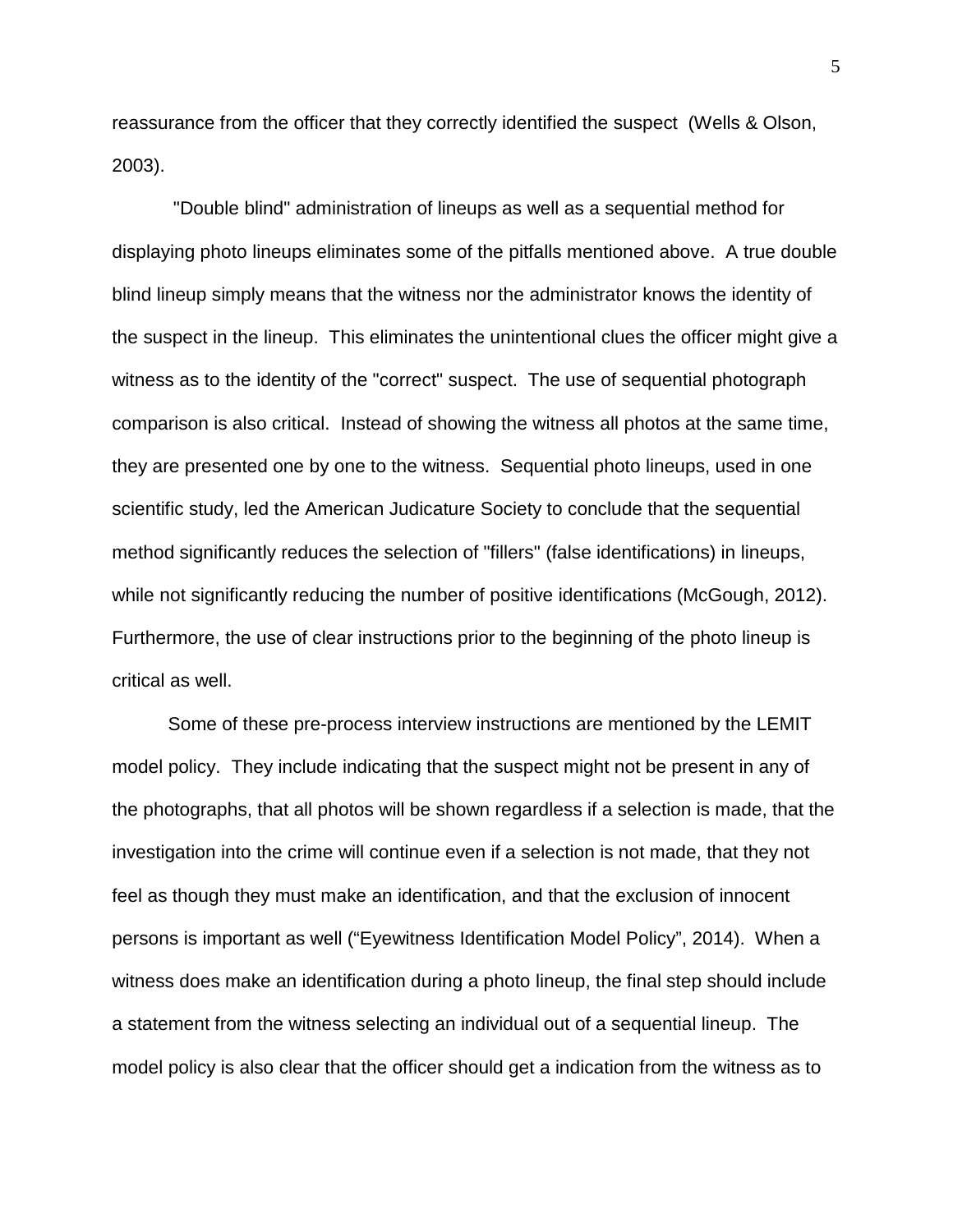the level of certainty they have regarding the identification of the individual and record their findings.

Another area of concern is the live lineup procedure. Sequential viewing in this regard is critical as well. Suspect and fillers are displayed to the witness one at a time, not together in one room as was traditional. A study recent study showed that individuals asked to pick a suspect after viewing a fictional crime made 22% fewer false identifications when using sequential over simultaneous live lineups. This same test concluded that data indicated that the sequential is "a more rigorous test, a higher standard, and when the witness identifies the suspect, the results can be better trusted." (Steblay, Dysart, & Wells, 2011, p.43). By using this method for live identifications, the witness is less likely to draw conclusions based upon the appearance of the other individuals in the room. For example, the individual may not look exactly the same as the witness remembers him, but he does appear more like the suspect in their memory than any of these other individuals.

Live lineups also need to be handled in the blind manner much like those in photographic lineups. The administrator of this type of lineup also has the possibility of giving clues to the witness, even unintentionally. One common error mentioned in one study indicated that administrators using this method are more likely to steer witnesses away from fillers, perhaps unintentionally. Specifically mentioned was that administrating officers may urge the witness to "take their time" when selecting fillers instead of the alleged suspect. In this manner, the officer is, in reality, cluing the witness they have selected the wrong individual (Wells & Olson, 2003). Also of concern is when the investigating officer, who having knowledge of the identity of the suspect, is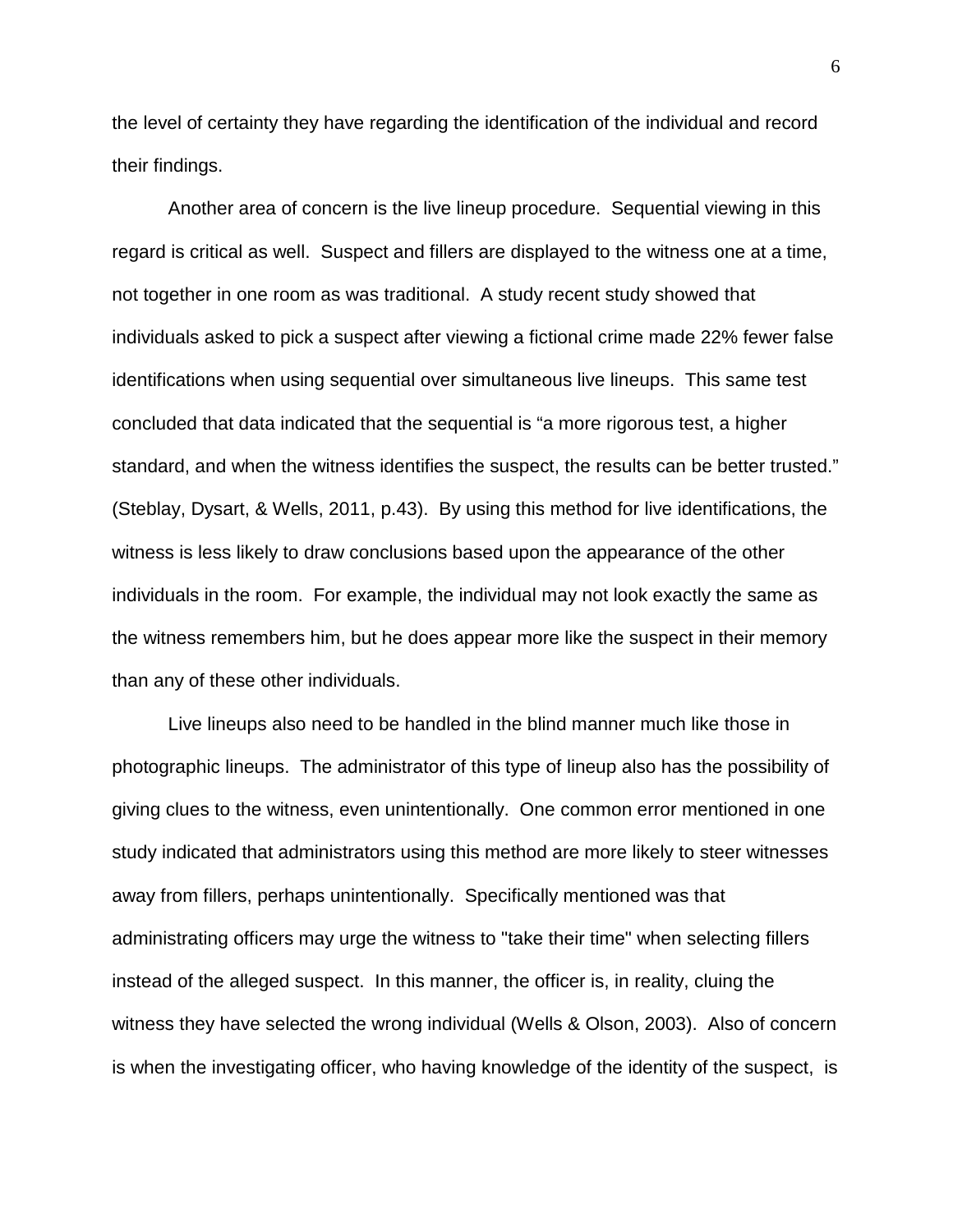allowed in the physical presence of the witness during the lineup. If the witness were to look at the officer who is also observing the individuals in the lineup, they might infer the correct selection to be the one the officer is looking at more often than the others or that incites a kinesiological reaction from the administrator. Once again, the model policy addresses each of these concerns and provides a manner of conducting live line ups that produces a high level of accuracy, protection of the innocent, and maintaining the integrity of the investigation.

The final area to be addressed is the need for reform in the matter of field showups. Field showups are normally completed when a suspect is apprehended in proximity and within a reasonable time frame of the alleged crime. The alleged perpetrator(s) is then displayed for an eyewitness to the crime for identification purposes. In this method, there are no fillers used and the eyewitness simply indicates whether the person being displayed is the person who committed the crime. Officers should be particularly careful when deploying the field showup tactic since, according to many studies, they are inherently the most unreliable of the three methods of eyewitness identification. One study even showed that the percentage of lineup misidentifications was 14% while the percentage of showup misidentifications was a much more unacceptable 53% (Luria, 2007). Although this is likely the simplest form of using an eyewitness, there are still issues that often arise from this form of identification. One study labels the use of showups as an "inherently suggestive procedure" because only one individual is shown (Lawson & Dysart, 2014 p. 55). However, the same report concedes that this can be an effective manner in which innocent individuals can be cleared without unnecessary delay. This procedure has been around throughout the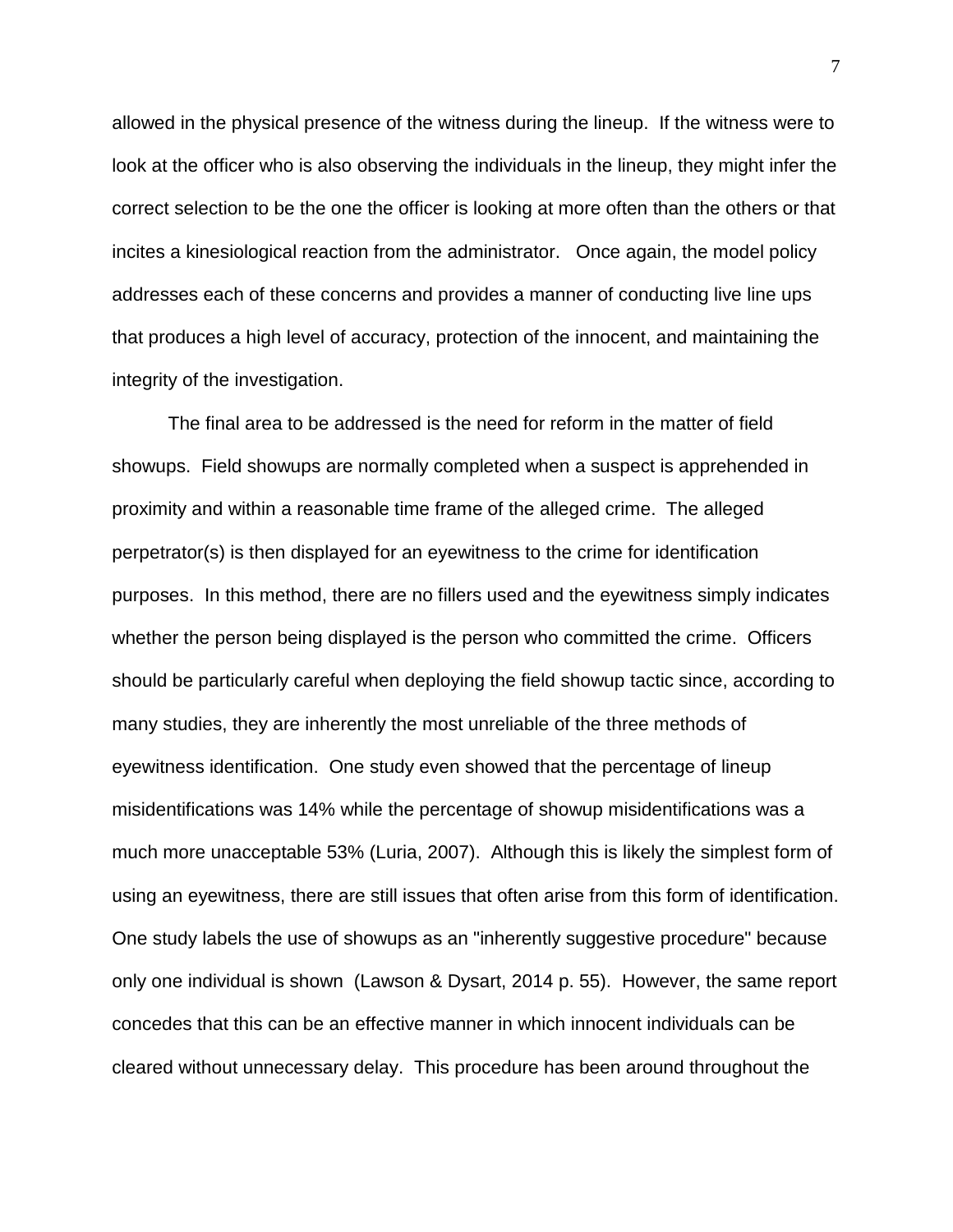history of policing and is unlikely to disappear anytime soon, so the interest turns to how this procedure can be made more neutral in nature and how biases can be at least somewhat contained. Historically, showups involve the officers involved in the case either bringing the suspect back to the scene of the crime or bringing the witness to the location of the arrest. Although initially this might not appear important which of these manners is used, in reality there has been research that indicates otherwise. Some manners or locations of display have an appearance of guilt.

The Wisconsin Supreme Court stated, "Showups conducted in police stations, squad cars or with the suspect in handcuffs that are visible to any witness, all carry with them inferences of guilt" (*State v. Dubose*, 2005). Officers should also avoid showing the suspect multiple times to witnesses of the crime (Luria, 2007). As with photographic lineups the witness may feel compelled to make a selection if the administrator is insistent that the process continue. There are other instances where the courts have frowned on the procedures deployed by investigating officers in field showups. Luria also pointed out that in these cases, the officers engaged in conduct such as making the showup subject wear the same clothing as the described suspect, the officers making the subject say the same words the culprit used during the crime, making statements to the witness that the police believe the subject of the showup committed the crime, displaying the subject in a jail cell, and presenting the subject simultaneously to multiple eyewitnesses (Luria, 2007). All of these practices should, to some degree, incite some type of question in the officer's mind as to the validity of an eyewitness identification using these practices.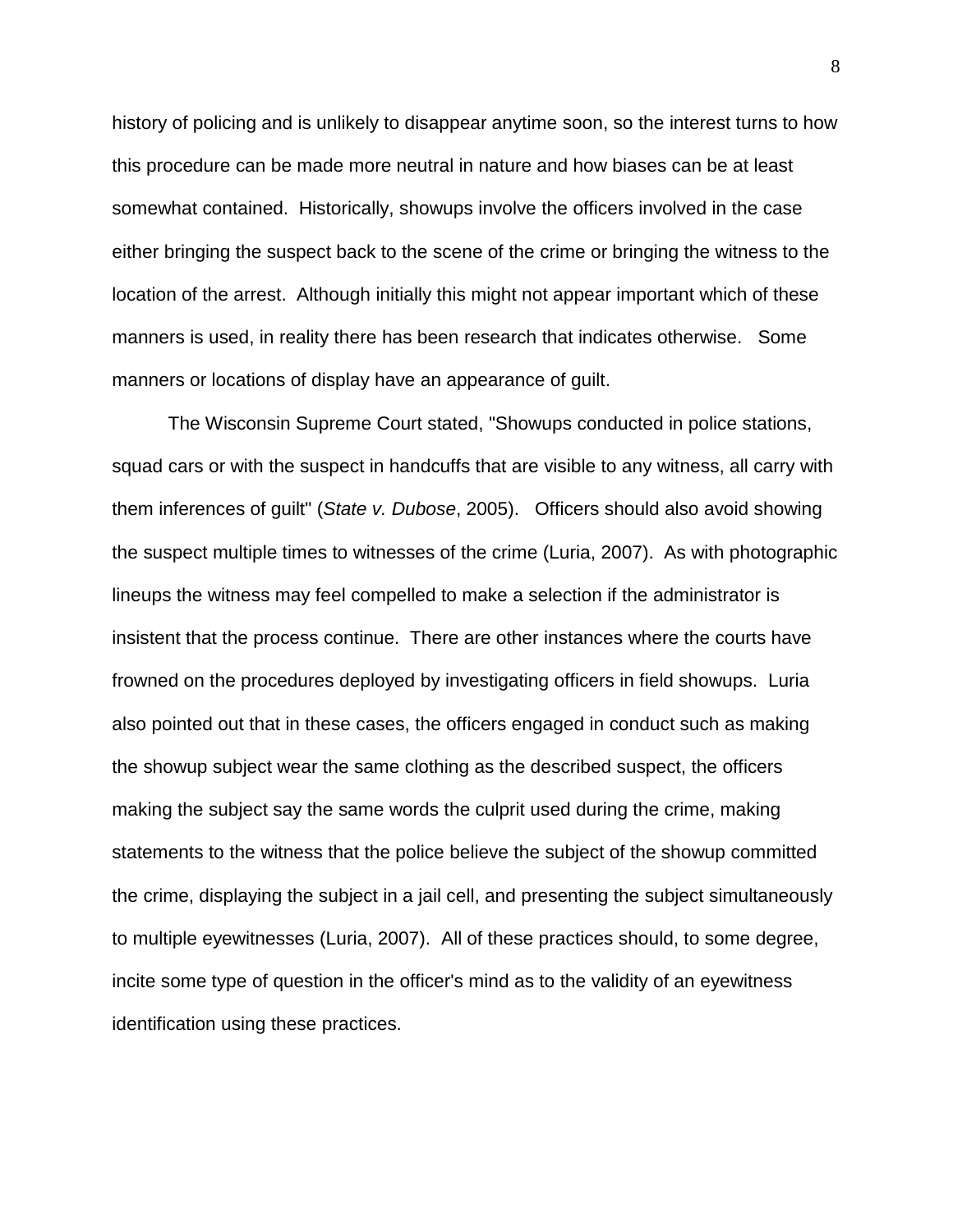Using the guidelines of the LEMIT model policy, many of the pitfalls of field showups can be avoided. When using field showups, the officer should employ certain procedures. The separation of witnesses to avoid the discussion of identification of a perpetrator is critical. The officer should document a witness description of the suspect prior to showup and make certain the time frame between the offense and the showup is reasonable (less than 2 hours). The practice of transporting the witness to the suspect's location should be implemented to avoid the suspect arriving handcuffed in the back of a police car. Restraining the suspect in front of the witness is discouraged unless necessary for safety. Once an identification is made by one witness, the officer is encouraged to moving to the photo lineup or live lineup for the remainder of the witnesses. The officer should also provide clear instructions to the witness prior to showup, including the fact that the subject detained may not be the culprit. Once an identification has been made, the officer should encourage the witness to determine, in their own words, how certain they are about the identification. The officer is discouraged from having the witness view the suspect multiple times. Also, the officer should avoid having the suspect perform for the witness such as having them repeat words used by the culprit. When dealing with an individual who is not proficient in English or when hearing impaired, the officer should ensure the use of a qualifed interpretor. Finally, ensuring the identification is captured on video if at all possible.

 If video recording of the event is not possible, have it captured on an audio recording. If niether video or audio recording is possible, an explanation why neither was done is imperitive. Each of these practices are logical and ethical in nature and a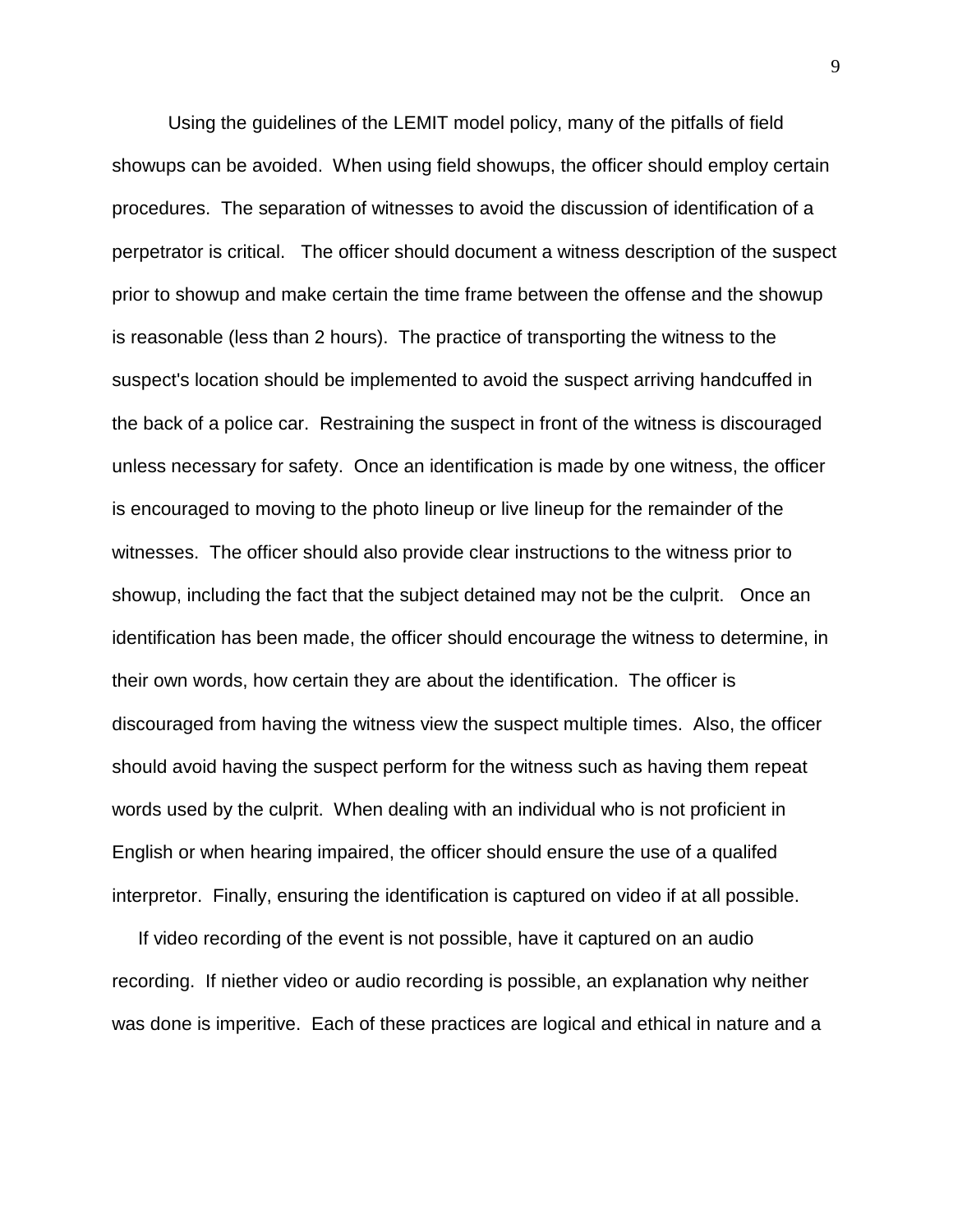professional police agency should have no issue with accepting any of these procedures.

# **COUNTER POSITION**

One may argue that reform in eyewitness procedures, particularly adoption of the model policy outlined by LEMIT, may reduce the number of correct identifications by eyewitnesses and thus allow guilty persons to escape prosecution. While it might be true that a few field studies have found some of the methods deployed in the model policy to be contrary to the laboratory testing listed, these results have been inherently flawed to some degree. Take for instance the Illinois Field Study, which was a multijurisdictional field study examining the effectiveness of the sequential, double-blind lineup method (Mecklenburg & Baily, 2008). This study concluded that this type of procedure resulted in 9.2% filler identifications versus the much lower 2.7% misidentification rate noted when using the simultaneous, non-blind method. On the surface, this might appear to discredit the more conservative methods recommended by the model policy. In reality, however, this study may have been flawed from the very inception. First, one must look at the neutrality of the police department conducting the study. Many officers of the agency chosen for this study (Chicago PD) openly declared their dislike of the double blind sequential lineup calling it "useless" and a "bad idea" (Winzeler, 2008, p. 1608). Although later studies indicated that the there was no evidence of wrongdoing on the part of any police officers during the testing period, an independent party being present could have made the findings concrete and serve as a concrete source of objectivity moving forward.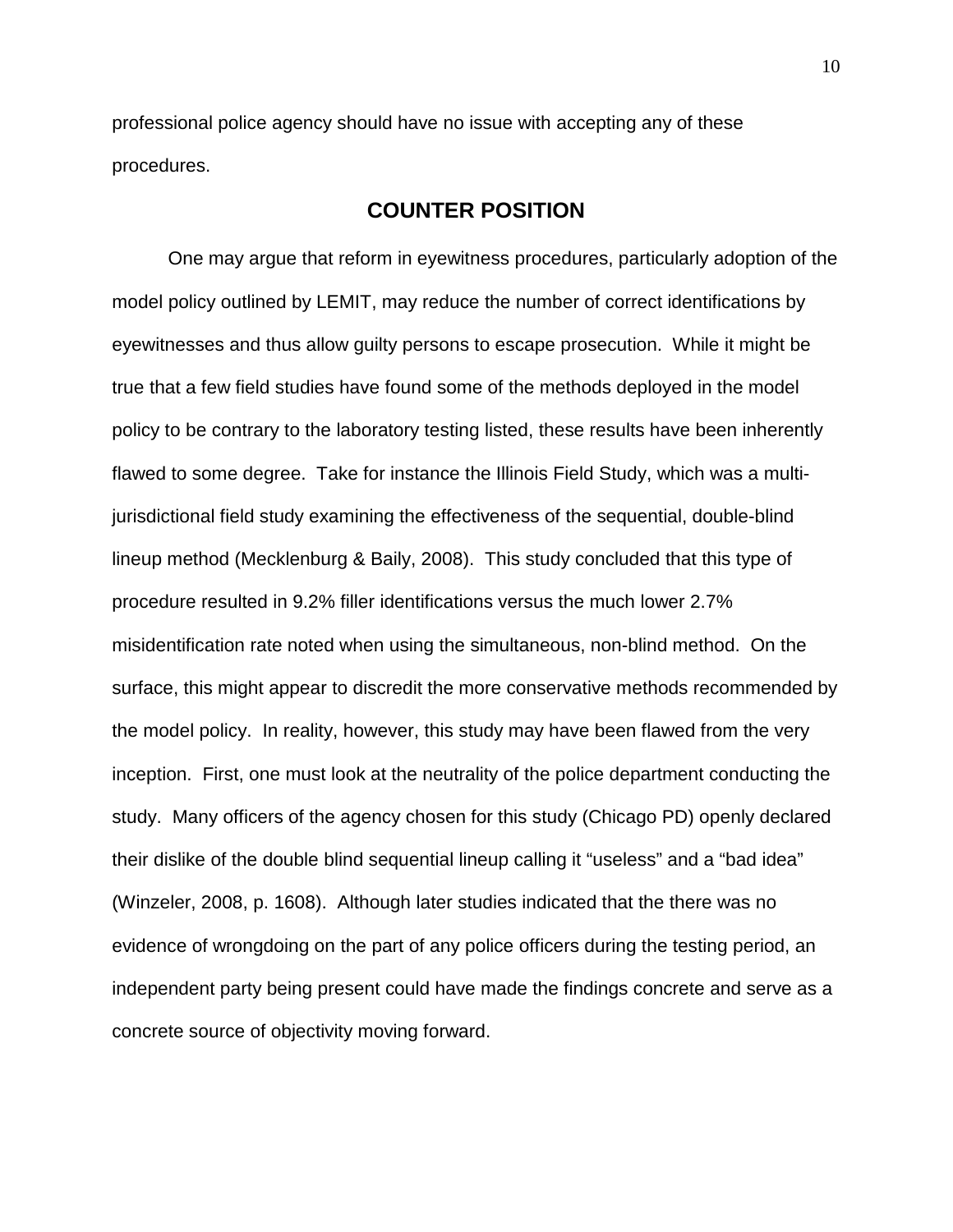Winzeler (2008) also pointed out that the Mecklenburg report appears to have failed in its foundation of objectivity. He reported that there were obvious inferences of police bias and inappropriate tactics used throughout the report. Because of the shortcomings of this study from its inception, one would have to surmise that the findings are at the very least inconclusive. Gary Wells, a renowned expert in the field, indicated that the data collected in this research is well out of line with any other study conducted in a controlled laboratory setting (Wells, 2007). He stated that where the the Mecklenburg study showed misidentifications in simultaneous, non-blind scenarios in the 0% to 3% range, nearly all other studies conducted on the matter show around a 20% misidentification rate using the same method. It is unknown why there is such disparity. Wells (2007) stated, "Ultimately, it might be that the sequential procedure does not prove superior to the simultaneous procedure, but the study reported by Mecklenburg was flawed in ways that prevent any such conclusion" (p. 1). Furthermore, he concluded that had the Mecklenburg report indicated filler identifications for non-blind sequential identifications at the 20% rate commonly accepted as accurate, then the 8% filler identifications noted in their blind sequential data would have looked very good in comparison.

In contrast, a report released in 2012 found witnesses were able to identify a suspect 25% of the time in simultaneous lineups versus 27% in sequential lineups (McGough, 2012). This same study went on to indicate a much lower rate of misidentifications, 18% versus 12% when using sequential over simultaneous methods. This study concluded that this supported "decades of laboratory testing which indicates

11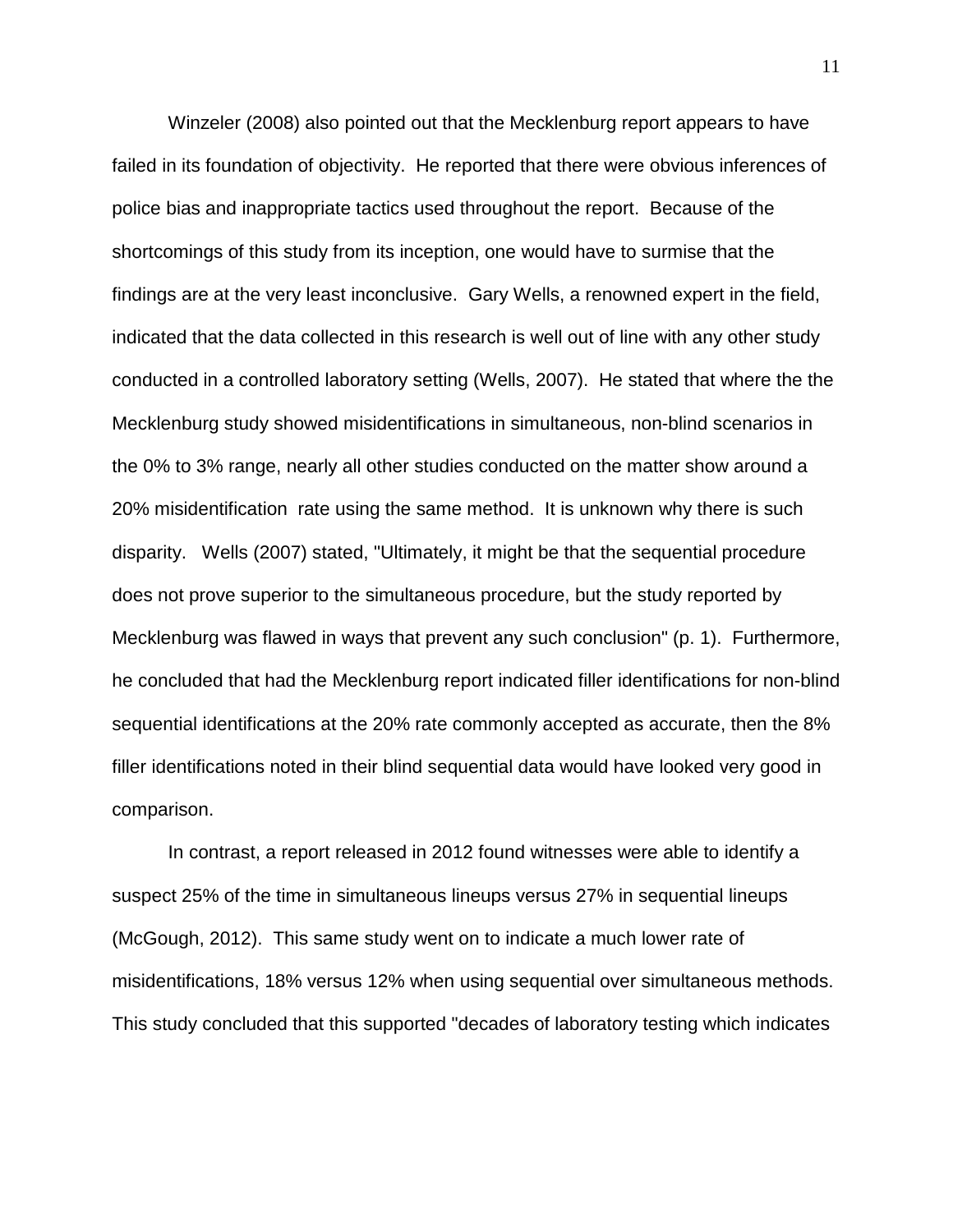that sequential lineups reduce mistaken identification without significantly reducing accurate identifications" (McGough, 2012, p. 33)

Another area of dispute is whether the procedures outlined in the model policy are necessary at all since the the duty to convict those responsible for horrible crimes outweighs the potential of an occasional wrongful conviction. An officer might be conflicted as to what is more damaging, a wrongful conviction or a wrongful acquittal. Certainly the public has expectations for police to solve crime in their jurisdiction and bring those responsible to justice. However, there is a balance to this philosophy. Police must ensure that they hold the correct person accountable for the crime. Nothing could potentially harm the public's perception of a police agency more than a wrongful conviction. One author stated that a wrongful conviction might shake the confidence of the public to such a degree that all convictions in a particular area are harder to obtain, since those who would make up the jury pool have developed mistrust in their police department (Perry, 2008).

Once the public has lost its confidence that the police agency is a fair and equitable agent of justice, the damage may take years to correct. Furthermore, the actual perpetrator of offense remains at large to commit more crime and potentially torment more victims. Most would contend that only the most corrupt officer would intentionally attempt to convict an innocent party of a crime. That is not where the problem lies. Rather, it is a lack of best practice procedures being accepted by police agencies that make such errors more common. The public is starting to take notice. As mentioned, the advent of DNA analysis has made it possible for the first time in history to be positively correct in assessing guilt or innocence. Once exoneration is made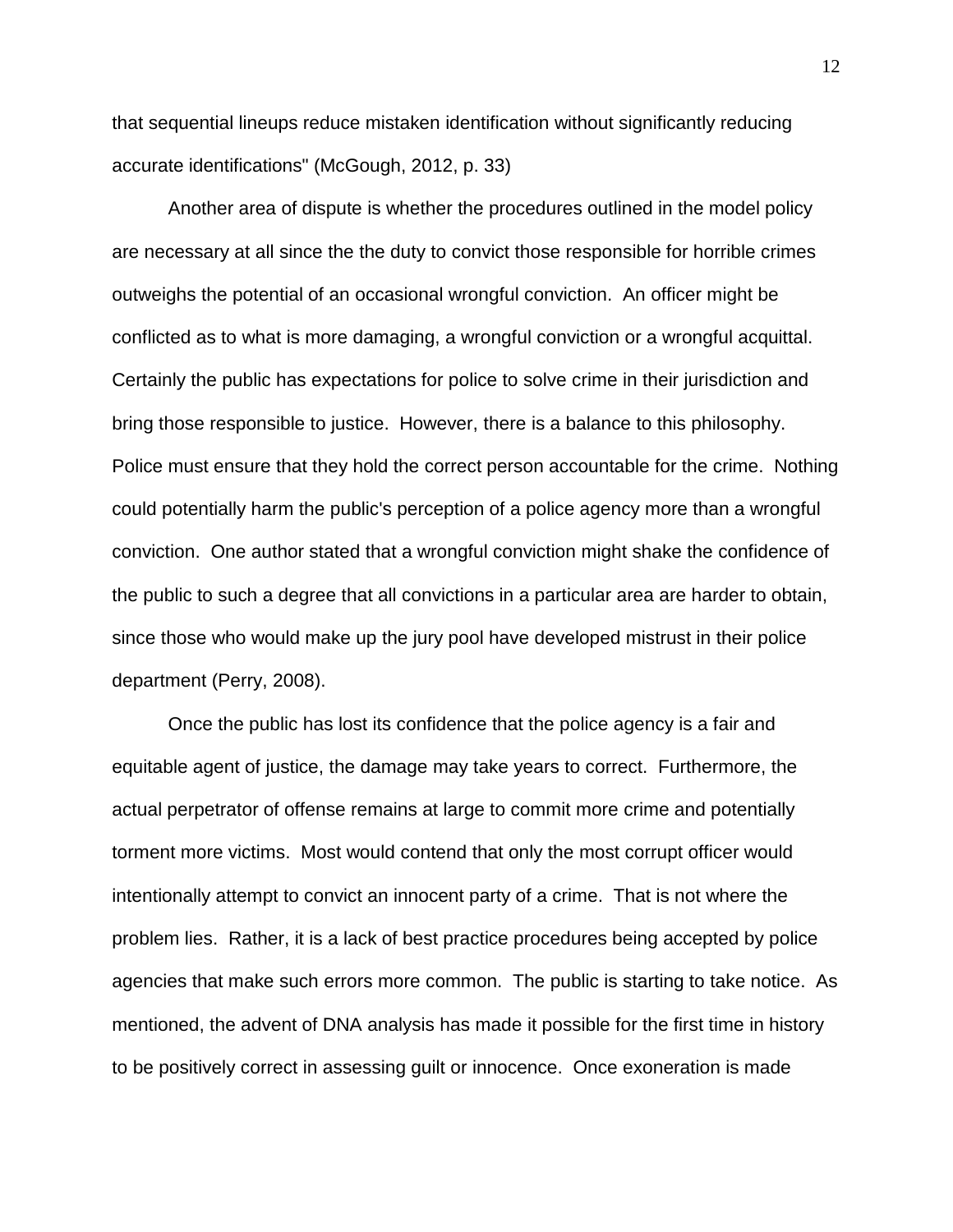using this technology, and eyewitness credibility is questioned in the aftermath, public support for its use wanes. Therefore police, as stewards of its use, must be vigilant in the manner in which police deploy eyewitness use in solving cases if police want to preserve its existence at all. Over the past decade, support for the death penalty has decreased significantly in this country in part to the public awareness surrounding wrongful convictions. One researcher stated, "exonerations have inspired a new public attitude towards the death penalty, because they demonstrate vividly that a humandesigned institution cannot be free from error" (Baumgartner, 2013, p. 3). It is, in large part, law enforcement's responsibility to make the public confident that justice is being served in the arrest and conviction of the accused.

## **RECOMMENDATION**

It is clear that due to recent findings regarding the reliability of eyewitness identifications, it is imperative that police agencies across Texas consider adopting a restrictive policy like that of the model policy developed by LEMIT. Although recent legislation lacked the strength in wording to force such adoption, police administrators should demand the most stringent of guidelines for these type cases. As public support for capital punishment wanes, leaders of government must ask themselves why the balance has shifted to a more liberal view of the alleged criminal. One could argue that it is due to the fact that for the first time in the history of crime and punishment, those accused of serious crimes have been unequivocally found to have been misidentified by their accusers. Those agencies that turn a blind eye to this issue are further exacerbating the problem by potentially setting up further exonerations in the future and eroding confidence of the public moving forward.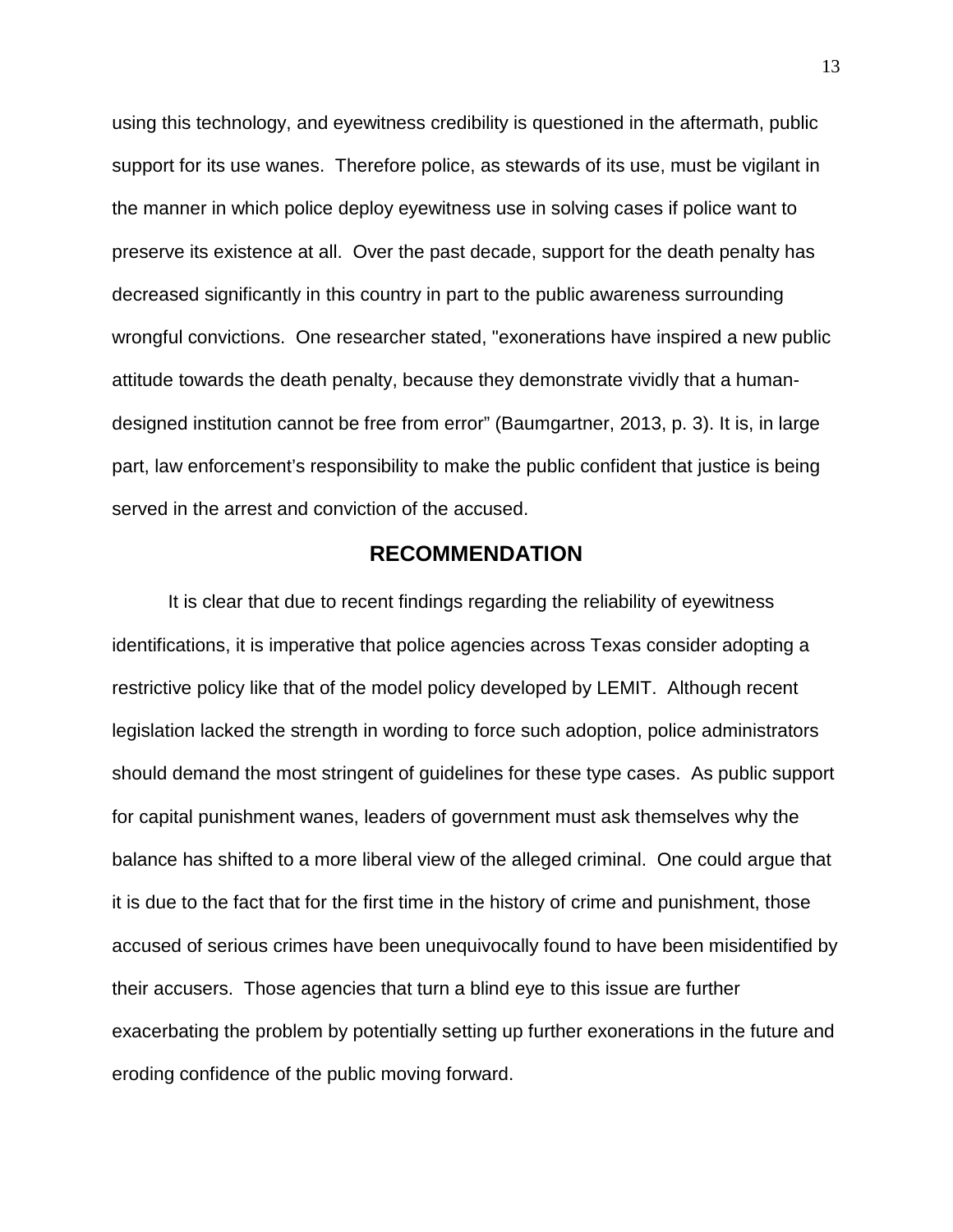While few would argue that eyewitness identification is still a very valuable part of a criminal investigation, it should not be viewed as the "holy grail" of a case. Eyewitness identification should rather be viewed as a piece of a puzzle which, when placed together with other critical facts, reflect a total summation of a thorough investigation. The public has learned to demand more of its police force and prosecuting attorneys than a simple finger point of a witness. It demands that police take the time to support the testimony of those called upon to identify those responsible for the most serious crimes. Those who argue that restrictions in handling of eyewitnesses will result in fewer arrests should ask themselves how they would feel if they or a member of their family were wrongfully accused by an eyewitness of a serious crime. An officer who feels this way should further remember why they chose to join the police profession. It is the ultimate responsibility of every officer who wears the badge and takes the oath of office to not only tirelessly pursue those who harm citizens and bring them to justice, but to furthermore protect the innocent. Sometimes the innocent are not just those who have been victims of crime. Many times, the innocent are those who have been wrongfully accused. It is just as much law enforcement's responsibility to protect them. As Daniel Webster stated, "Justice, sir, is the great interest of man on earth. It is the ligament which holds civilized beings and civilized nations together." (Whipple, 1914)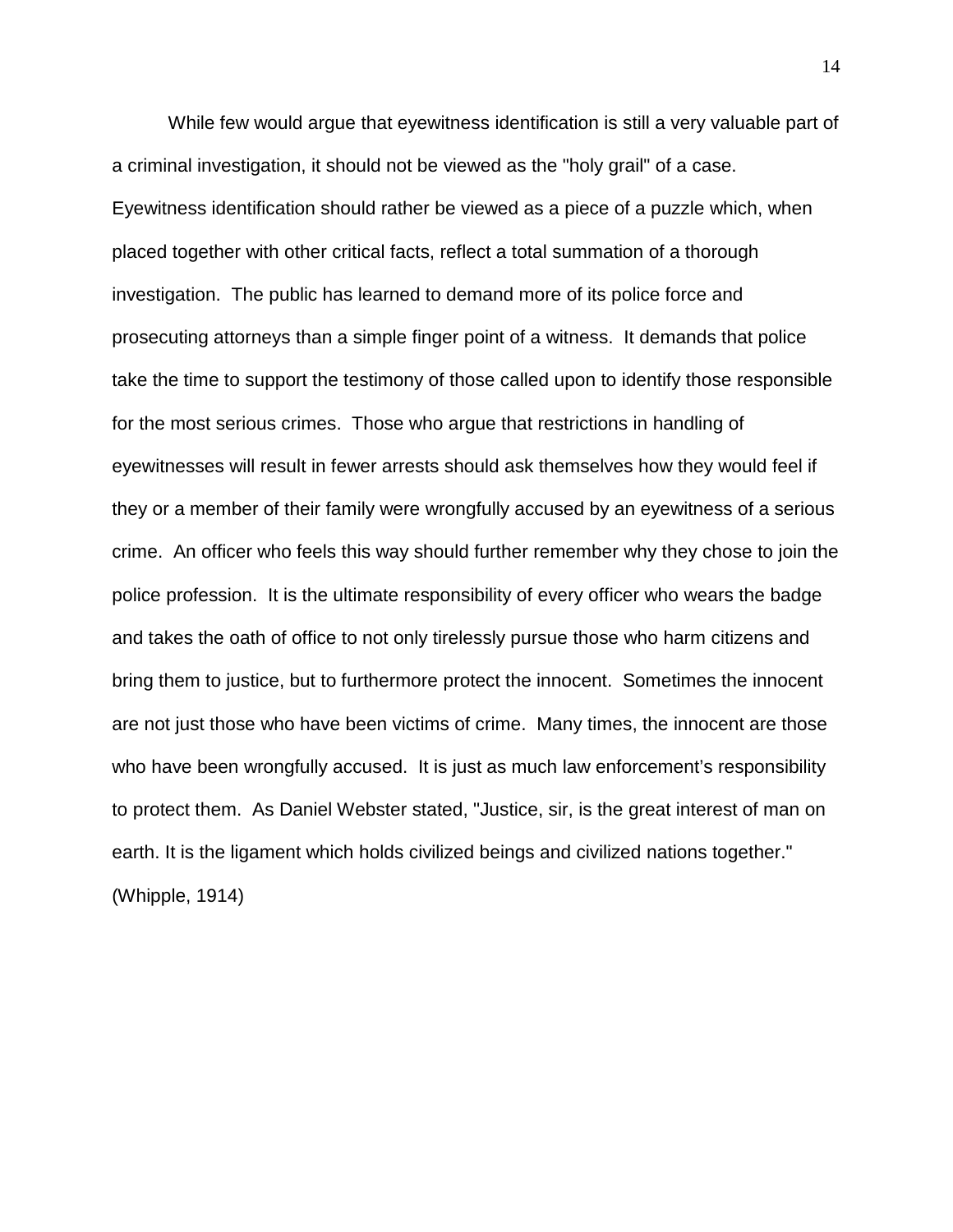Baumgartner, F. R. (2013, September 16). Public policy responses to wrongful convictions*.* Retrieved from http://www.unc.edu/~fbaum/Innocence/BaumgartnerWesterveltCookPolicyRespo nses-2013.pdf Causes of wrongful convictions. (2014). Retrieved from http://www.innocenceproject.org/Content/Eyewitness\_Identification\_Reform.php Eyewitness identification model policy. (2014). Retrieved from http://www.lemitonline.org/publications/ewid.html Kuhles, B. (2011, June 28). Law Enforcement Management Institute of Texas to develop eyewitness ID policy. Retrieved from

http://www.shsu.edu/~pin\_www/T%40S/2011/eyewitness.html

- Lander, D. E. (1992). *Use of DNA in identification.* Paper presented at the Winding your Way through DNA symposium, San Francisco, CA.
- Lawson, V. Z., & Dysart, J. E. (2014, February). The showup identification procedure: An exploration of systematic biases. *Legal and Criminological Psychology, 19*(1), 54–68.
- Luria, A. (2007). Showup identifications: A comprehensive overview of the problems and a discussion of necessary changes. *Nebraska Law Review, 86*(3).
- McGough, M. (2012, June 15). To err is human: Using science to reduce mistaken eyewitness identifications through police lineups. *NIJ Journal,* 270.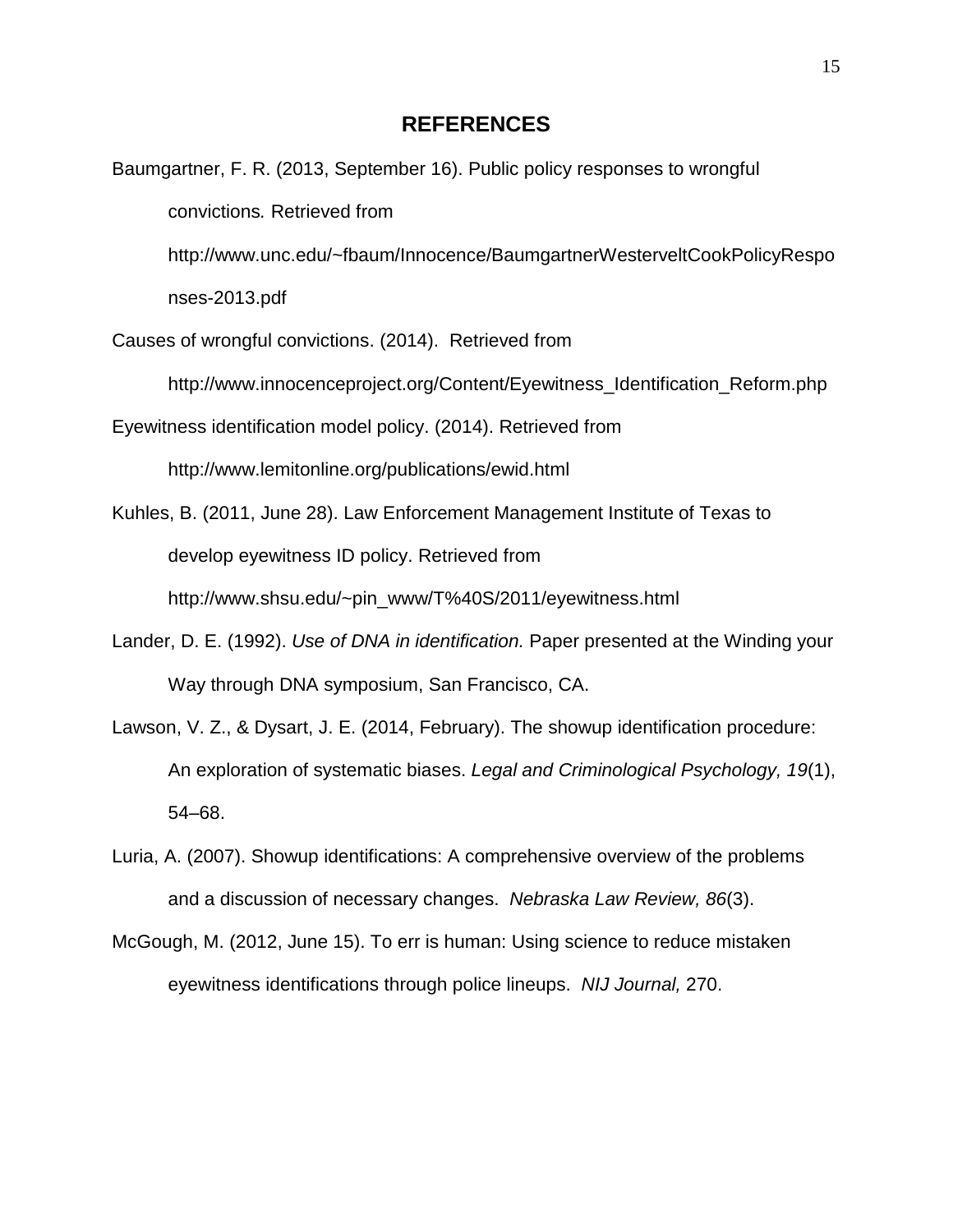- Mecklenburg, S., & Baily, P. (2008, February). The Illinois field study: A significant contribution to understanding real world eyewitness identification issues. *Law and Human Behavior, 32*(1), 22-27.
- Perry, K. (2008). *Policing in an era of increased awareness of wrongful convictions: Police officers' reflections on institutional change, public pressures and the nature of modern policing.* Greensboro, NC: Proquest.
- Photograph and Live Lineup Identification Procedures, Texas CCP 38.20 (2015). Retrieved from

http://www.statutes.legis.state.tx.us/Docs/CR/htm/CR.38.htm#38.20

- Rodriguez, D. N. (2014). The effects of line-up administrator blindness on the recording of eyewitness identification decisions. *Legal and Criminological Psychology, 19*(1),69-79.
- Schuster, B. (2007, October). Police lineups: Making eyewitness identification more reliable. *NIJ Journal,* 258.
- State v. Dubose, 272 Wis. 2d 856, 679 N.W.2d 927 (2005).
- Steblay, N., Dysart, J., & Wells, G. (2011). Seventy-two tests of the sequential lineup superiority effect: A meta-analysis and policy discussion. *Psychology, Public Policy, and Law, 17*(1), 99-139.
- Wells, G. L. (2007). Gary L. Wells' comments on the Mecklenburg Report. Retrieved from http://public.psych.iastate.edu/glwells/Illinois\_Project\_Wells\_comments.pdf
- Wells, G. L., & Olson, E. A. (2003). eyewitness testimony. *Annual Reviews in Psychology, 54*(277), p. 95.